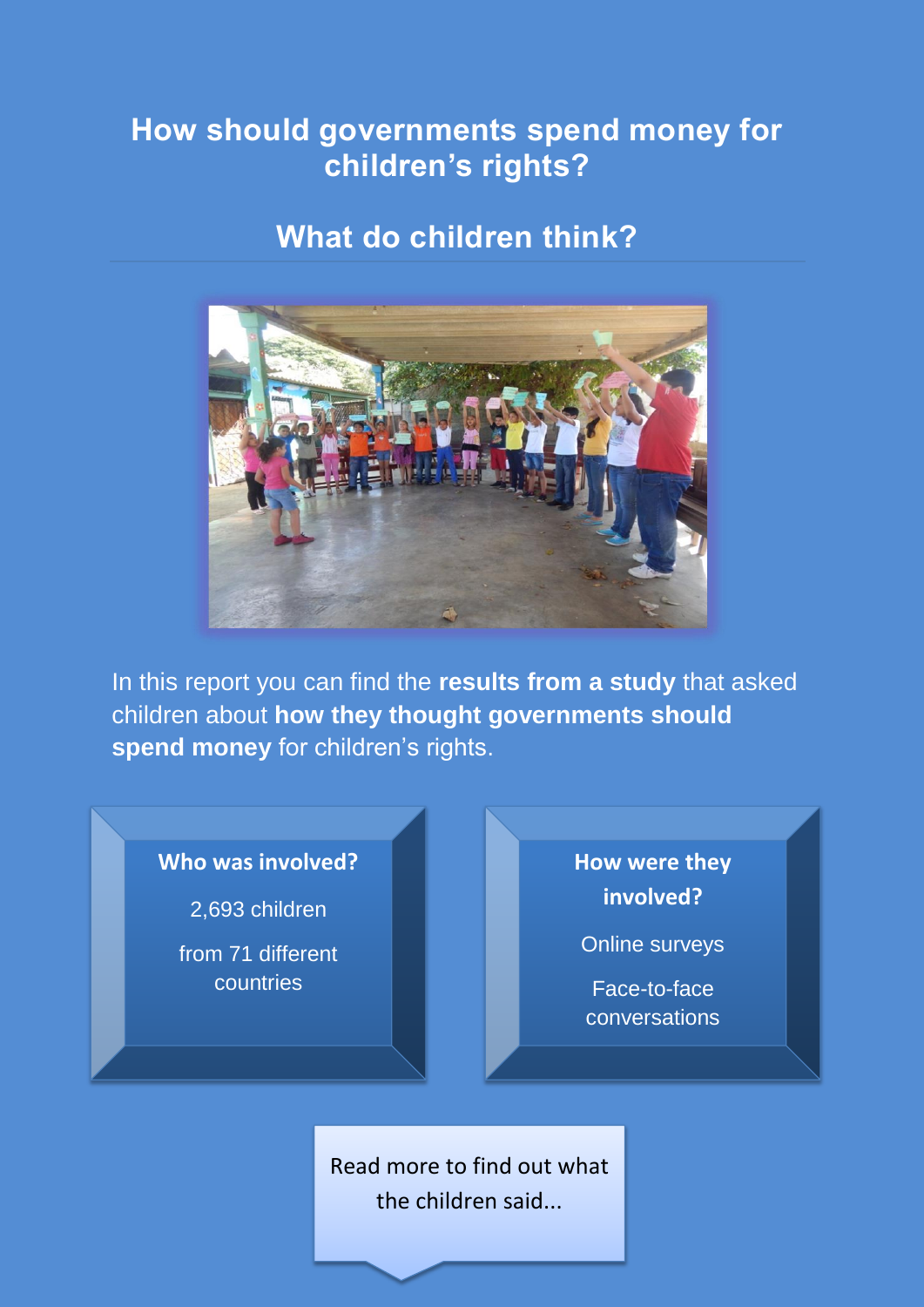## **Why** should governments spend money on children's rights?

Children from across the world gave us many reasons about WHY governments should spend money on children's rights.

Here are some of the reasons….

Because children are entitled to live good lives, and this requires money from governments

'Public money should be invested to offer children a decent life' – Eastern Europe

Because by investing in children, governments are investing in the future

'Investing in children is a long-term investment' – Asia-Pacific

BUT, only 1 in 3 (34%) children feel that their government thinks about children when deciding how to spend money

My government thinks about children when deciding how to spend money…Do children agree?

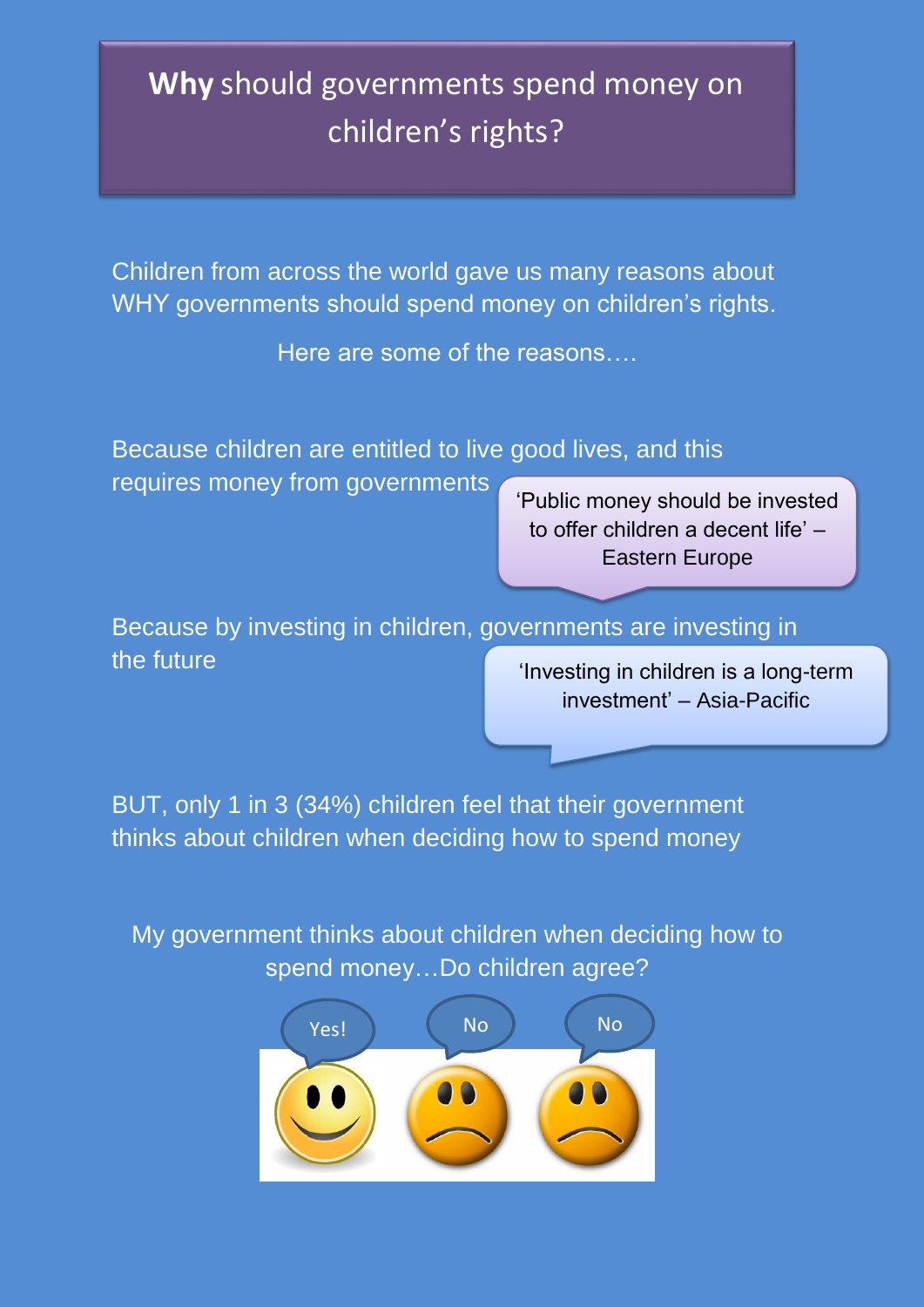## **What** should government spend money **on?**

When the children were asked which rights they felt their governments were not spending enough on, the **3 most popular choices** were:

> Support for families who can't afford things like food and houses

Taking the views of children seriously

Giving children safe places to play

Children in different countries had different views on what governments should spend money. Here are some suggestions from children from different parts of the world…

'Please invest in our school heating system. Our parents have to pay for that' – Eastern Europe

'We need a decent house to live. Provide funds for people who do not have any house and living inside slums or living on pavements.' – Asia-Pacific

'Parents trained on how to treat children well' –Latin America/ **Caribbean** 

'Government must ensure that children are protected' (from death and serious harm) - Africa

> 'Children's activities and sports' – Western Europe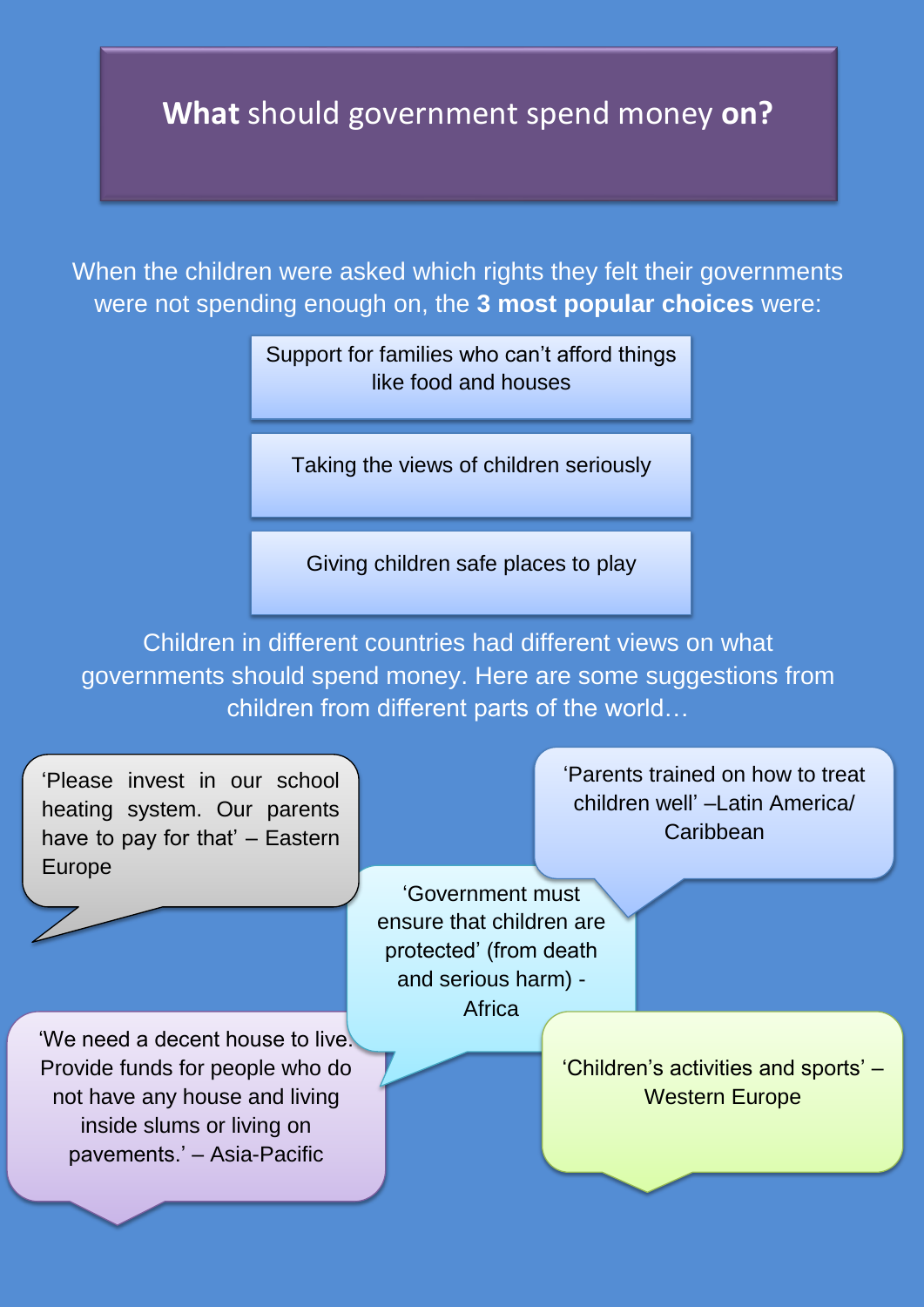**Who** should government spend money **on?**

The children said that money should be spent in a way that allows ALL children to enjoy their rights…

BUT, 3 out of 5 (59%) children DID NOT think this was how money was spent in their country.

Children from different parts of the world agreed that governments should make sure spending helps children living in poverty, such as, children who are homeless, forced to work, or children living with very little money.

Here are some examples of what children said about **who** their government should spend money on…

'All children, not just a few selected groups, should equally benefit from programs, projects or services' – Asia Pacific

'More funds should be allocated …to cover children in the very remote areas of the country so that they can equally enjoy their rights as (much) as those in the cities' - Africa

'There are no financial North America resources for (homeless children), they are prone to infections, their quality of life is very low' – Latin America/ Caribbean

'More money should be spent on youth homelessness' –

'Think of all children. Think of minorities, the homeless, LGBTQ kids, all of them. Not just the rich, straight, white ones.' - North America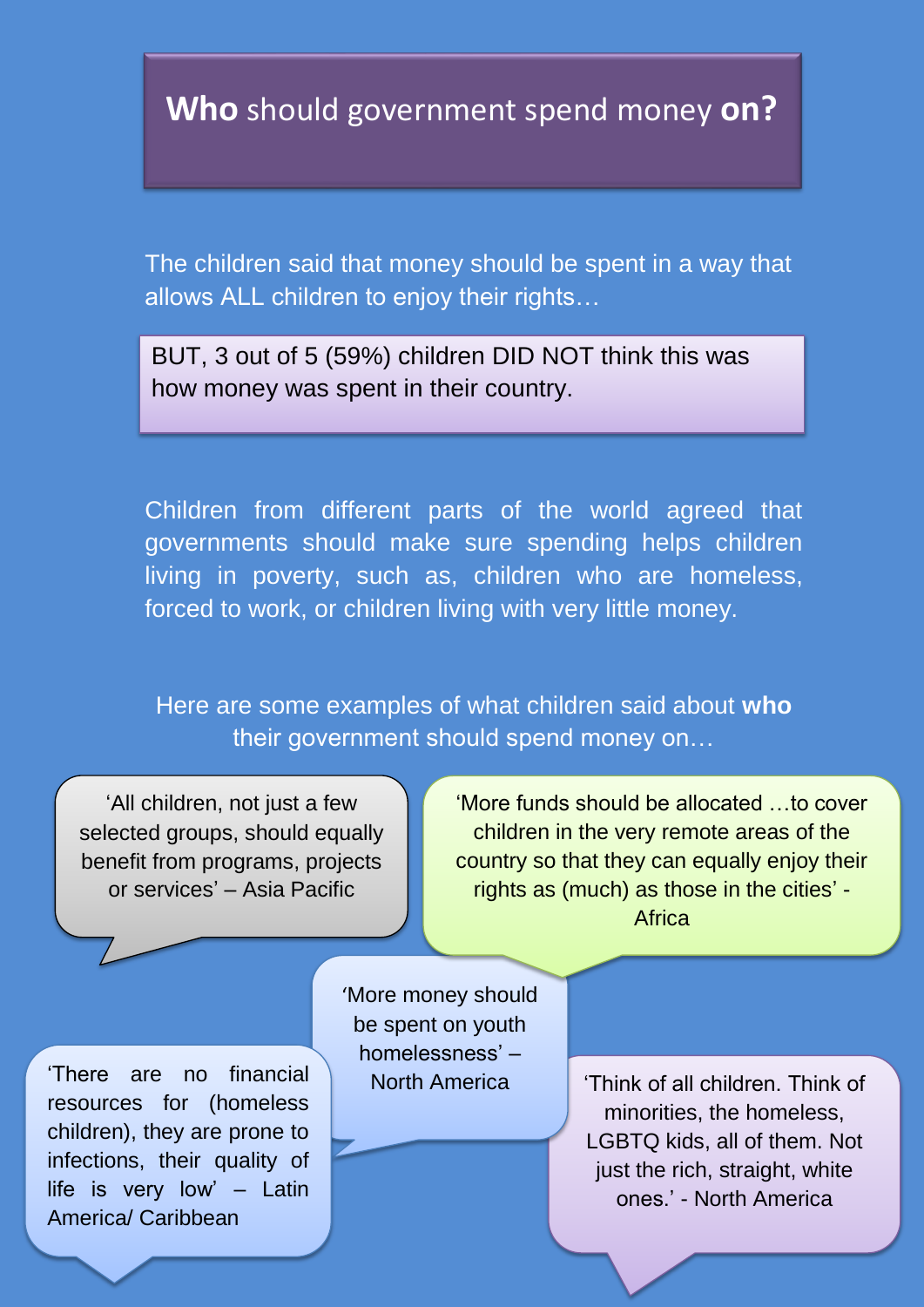## **How** should governments spend money?

The children suggested how they thought governments should spend money…



Here are some examples of what the children said…

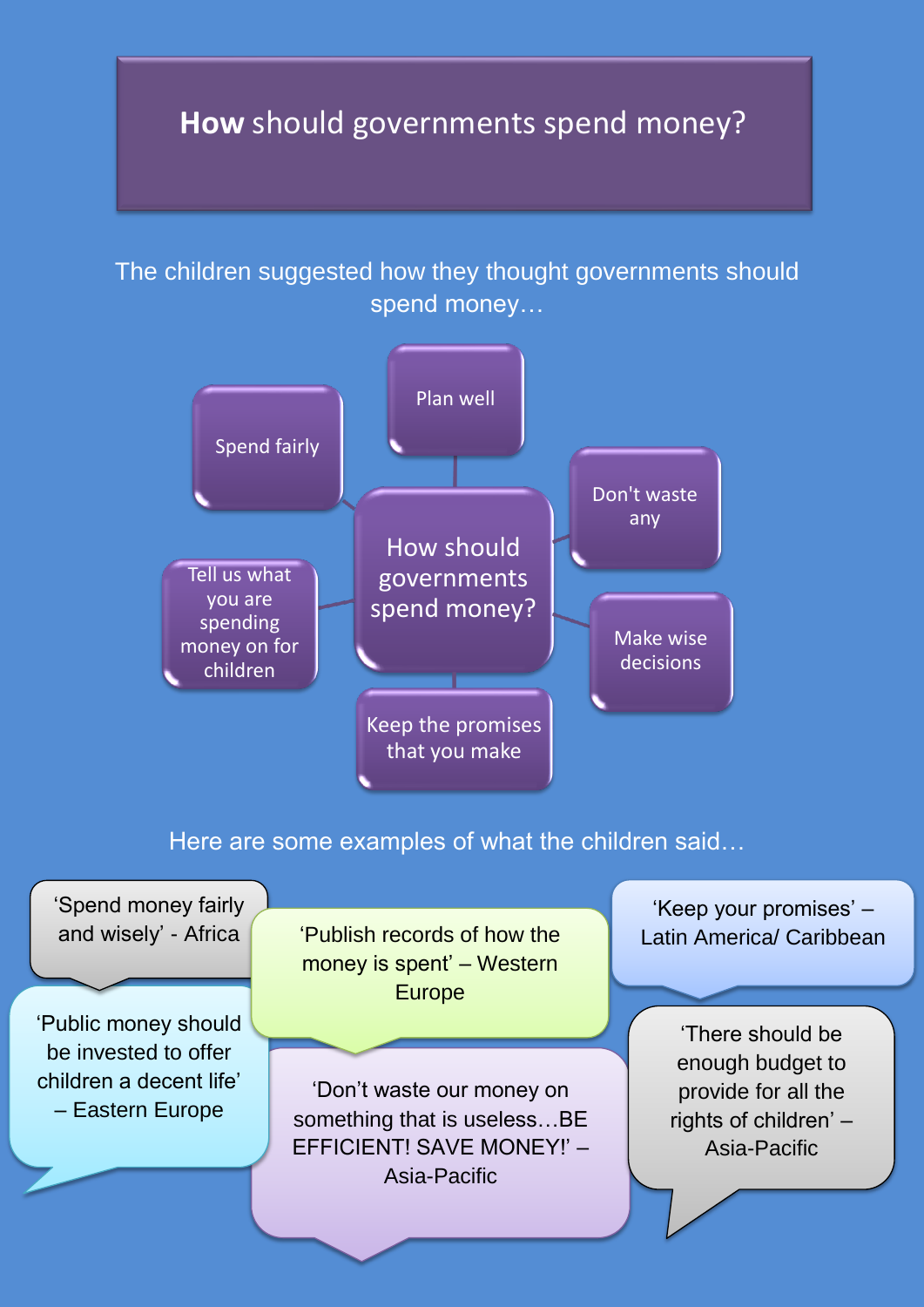# Finally, **children wanted to be involved** in government decision-making

Children think that governments would **make better decisions** about how to spend money **if they listened to children's views**, and they want to help.

*What children think should happen:*

Nearly **9 out of 10** children **agreed that it is important that governments listen to children's views** on how to spend money.

*What children think is happening now:*

... but only **1 out of 3** children **agreed** that their **government thinks about them when deciding how to spend money**.

In order to help their governments make better decisions, children want their governments to....

- **Include them** in making decisions on how they spend money
- Help them understand how they spend money
- **Provide clear information**
- **Help them express their views**
- **Show** children how they spend money, in a child friendly way

'We are experts in childrelated sending!' – Asia-Pacific

'There should always be a space for children's voices to be heard.' - **Africa** 

'Maybe they (the government) need to be trained to understand our views' – Eastern Europe

'It is impossible for them to invest in us if they do not ask us what to invest in! We know; they should ask' – Latin America/Caribbean

- Child from Germany